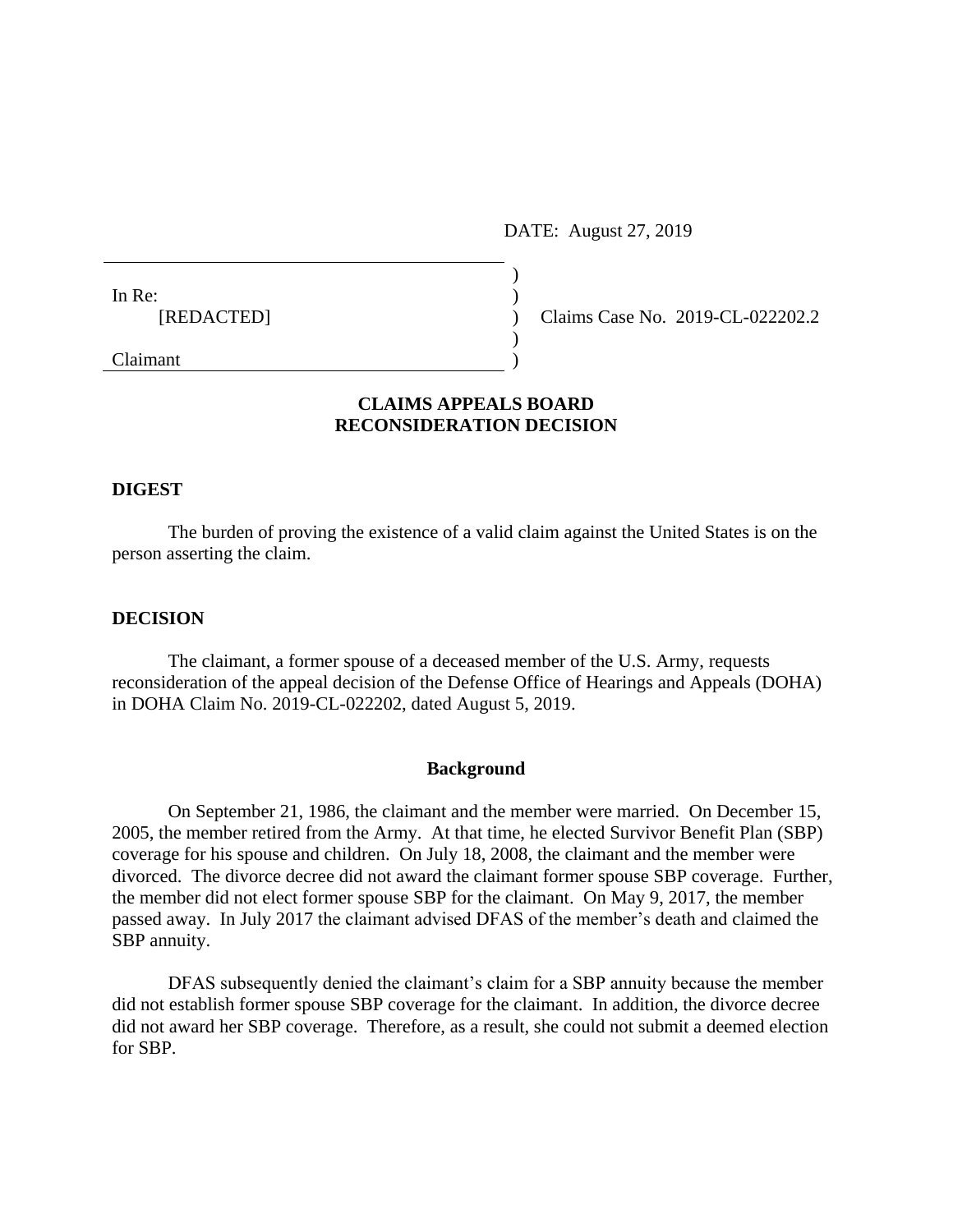The claimant appealed DFAS's denial of her claim to DOHA. She maintained that although she and the member were divorced, he told her that he would provide for her and his children. He left his bank account to her and a life insurance policy. In the appeal decision, the DOHA attorney examiner upheld DFAS's denial of the claim. He noted other possible avenues of relief the claimant may wish to pursue, outside of DOHA's authority in the matter, such as through a state court or military board for correction.

In her reconsideration request, the claimant attaches DOHA Claims Case No. 2017-CL-081403.2 (January 8, 2018), a case cited by the attorney examiner in the DOHA appeal decision. She alleges various errors in that decision, such as the date of her marriage and the date of the member's death. She also states that if the member knew he had to change the SBP coverage from spouse to former spouse, he would have done so. After their divorce, she states that she and the member continued to support each other spiritually, mentally, emotionally and financially until his death. She states that they maintained a joint bank account and he periodically gave her large sums of money. He obtained a life insurance policy for her and one for her children. She made all the arrangements for his funeral and paid for it. She attaches evidence supporting her statements.

# **Discussion**

Claims against the government may be allowed only for expenses authorized by statute or regulation. *See* DOHA Claims Case No. 2016-CL-111002.2 (October 31, 2017). Therefore, DOHA must render decisions based on applicable statutes, regulations and our prior administrative decisions. Preliminarily, we will address the claimant's concern that the attorney examiner erred by citing DOHA Claims Case No. 2017-CL-081403.2, *supra*, and attaching it to the appeal decision in her case. The decision included in the appeal decision is legal precedent and was cited by the attorney examiner as analogous to the situation presented in the claimant's case. The dates addressed in that decision are not pertinent to the claimant's case.

The SBP, 10 U.S.C. §§ 1447-1455, is an income maintenance program for the survivors of deceased members of the uniformed services. *See* DOHA Claims Case No. 2016-CL-111002.2, *supra*; and DOHA Claims Case No. 2017-CL-101202.2 (April 10, 2018). Spousal coverage ends upon divorce. If a member divorces and wishes to provide SBP coverage for his former spouse, he must notify DFAS in writing of the divorce and his intention to provide coverage for his former spouse, even if the former spouse was the spouse beneficiary immediately prior to the divorce. Former spouse coverage must be established within one year from the date of the divorce. *See* 10 U.S.C. §1448(b)(3)(A). In addition, a member may be required under the terms of a divorce decree to provide SBP coverage to his former spouse. If he fails to do so, the former spouse has one year from the date of the divorce to request a deemed election. *See* 10 U.S.C. § 1450(f)(3).

In this case, the claimant was not awarded former spouse coverage in the divorce decree. Therefore, she had no statutory right to request a deemed election. The member did not voluntarily elect former spouse coverage for the claimant, within one year of the date of the